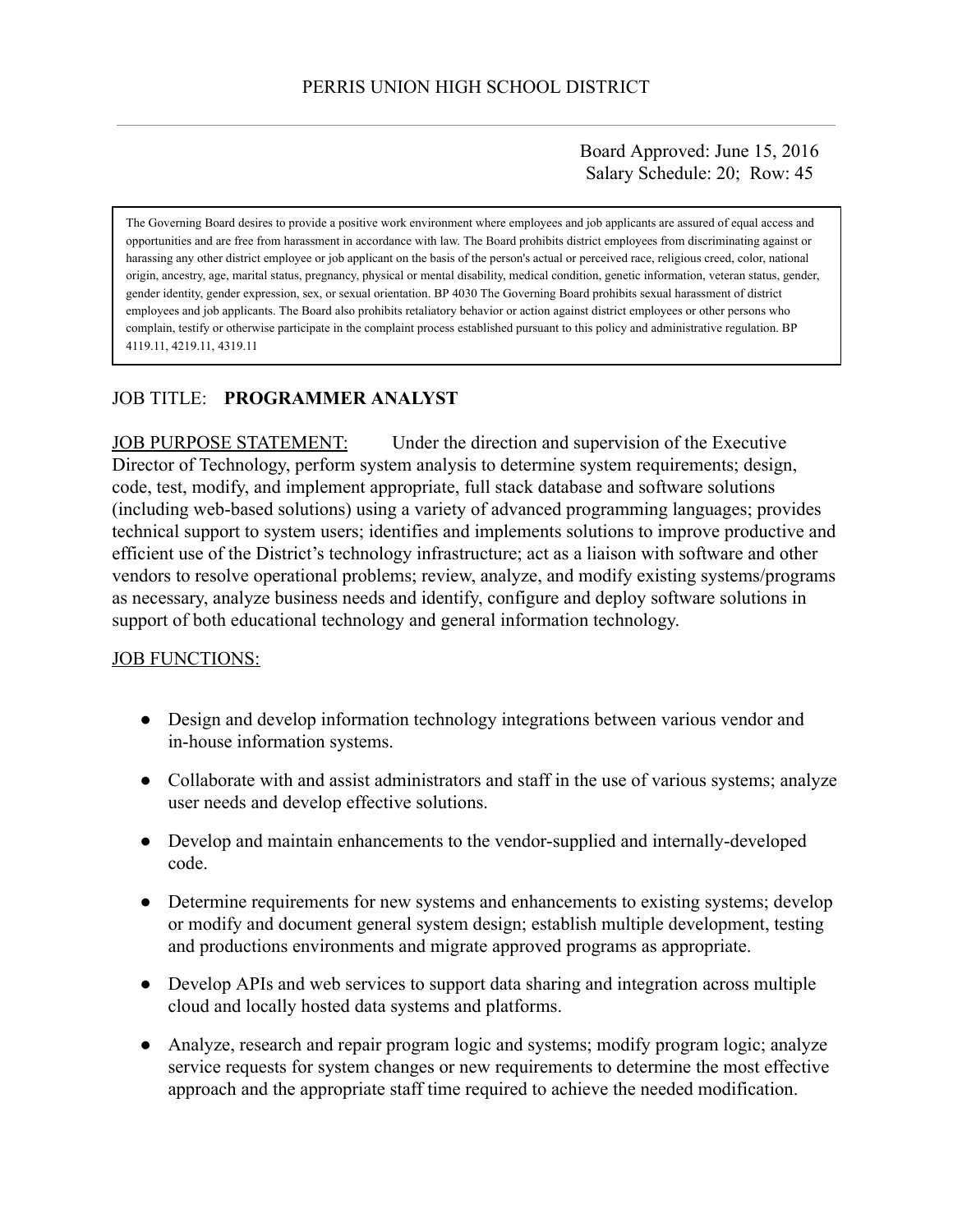# JOB TITLE: **PROGRAMMER ANALYST** Page 2

### **JOB FUNCTIONS CONTINUED:**

- Test new software technologies; report results; recommend software purchases.
- Train users on procedures and applications; provide technical assistance on the use of systems.
- Meet with users to discuss service requests, needs and operating characteristics; initiate and attend design meetings; consult with other staff members to provide technical assistance as needed.
- Diagnoses and resolves technical problems for system users
- Oversees the technical development of District websites
- Manages integration of applications with District websites
- Identifies and evaluates new technologies and their potential use within the District
- Administers web based applications, including district web servers, hosted applications, and district web site
- Maintains current knowledge of technology and industry standards and trends
- Knows District policies, rules and regulations pertaining to assigned area
- Operates computers, computer peripherals and standard office equipment
- Reads, comprehends, and applies complex instructions and technical literature
- Works effectively with minimal supervision
- Understands and follows oral and written instructions related to complex technical matters
- Communicates effectively both orally and in writing
- Works effectively under pressure in a fast-paced environment and under strict deadlines
- Makes mathematical calculations with accuracy
- Works efficiently with frequent interruptions
- Schedules and performs work to meet established timelines
- Establishes and maintains an effective working relationship with staff, students, parents, and community members
- Performs related duties as assigned or needed